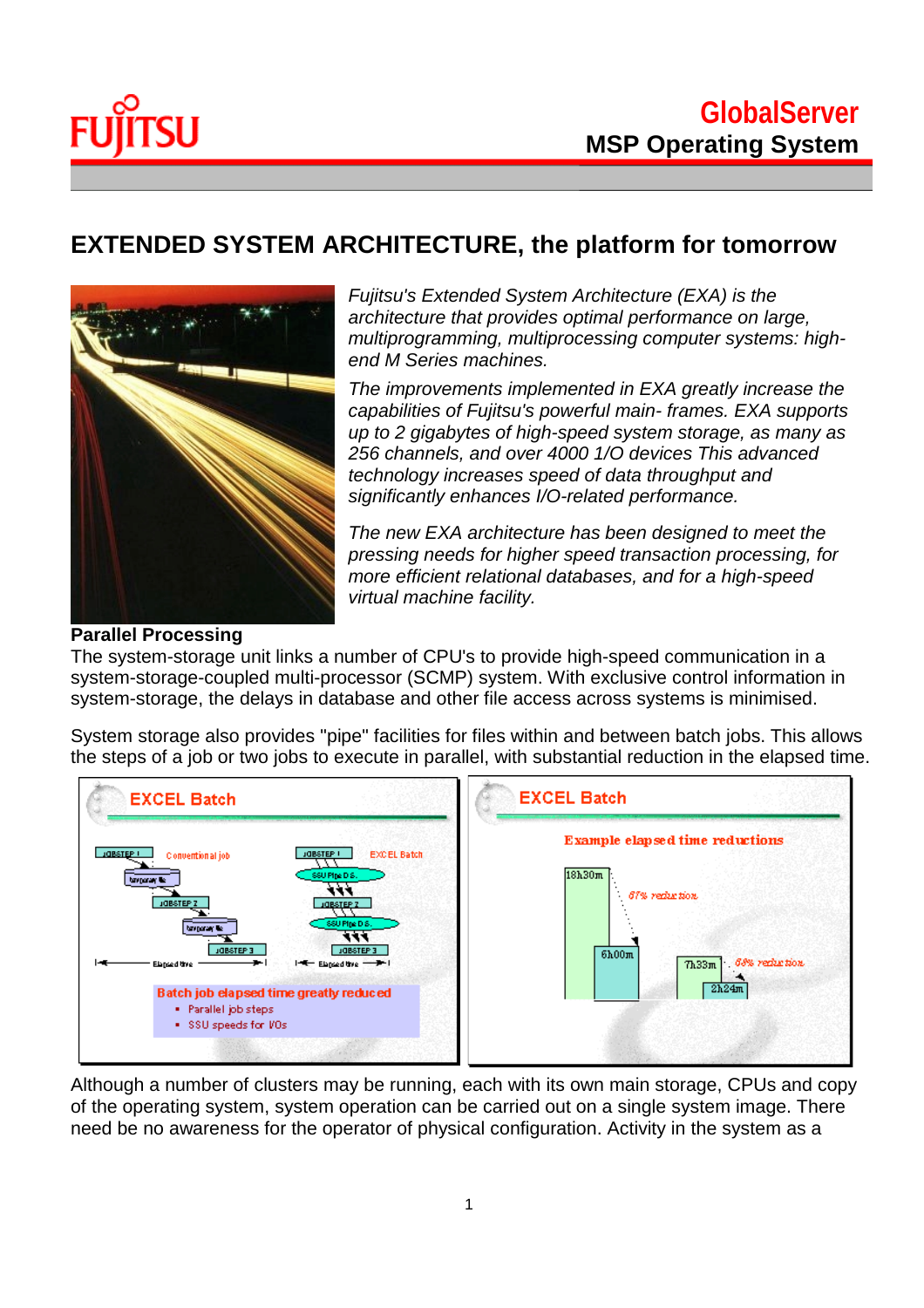# SU FU

## **GlobalServer MSP Operating System**

whole may be balanced to carry out activity on whichever system has the available capacity, and the user needs no awareness of the existence of multiple clusters.



To avoid affecting the performance and responsiveness of online systems, it is still possible to administer separately, running batch work on separate clusters from online.

#### **Fast database access**

The SSU's high-capacity enables a large amount of frequently accessed data to remain resident in the SSU, which can be directly accessed by the CPU. With AIM/DB network and SymfoWARE relational databases located in the SSU, MSP-EX provides an environment for extremely fast transaction processing. The SSU can substitute for disk storage, providing an area for fast paging, swapping, and Virtual Input-Output (VIO). The large SSU capacity gives SORT and other MSP-EX functions a high- speed work area for temporary data sets. Of note is the EXCEL BATCH solution, based upon the Parallel Data Control Feature (PDCF) software product, which utilises the SSU to achieve significant reductions in batch processing elapsed time.

#### **Failsafe systems**

The EXA architecture and the System Storage Unit combine to give Fujitsu's most powerful computers a new, and unique to Fujitsu, form of multisystem coupling called the System Storage Coupled Multiprocessor (SCMP). The SSU can be shared by as many as eight systems. With SCMP, multiple system complexes can be configured as hot-standby systems with switchover times of seconds. With duplicated SSU, power supply, service processor and all control hardware, unprecedented levels of failsafe, fault-tolerant operation can be provided.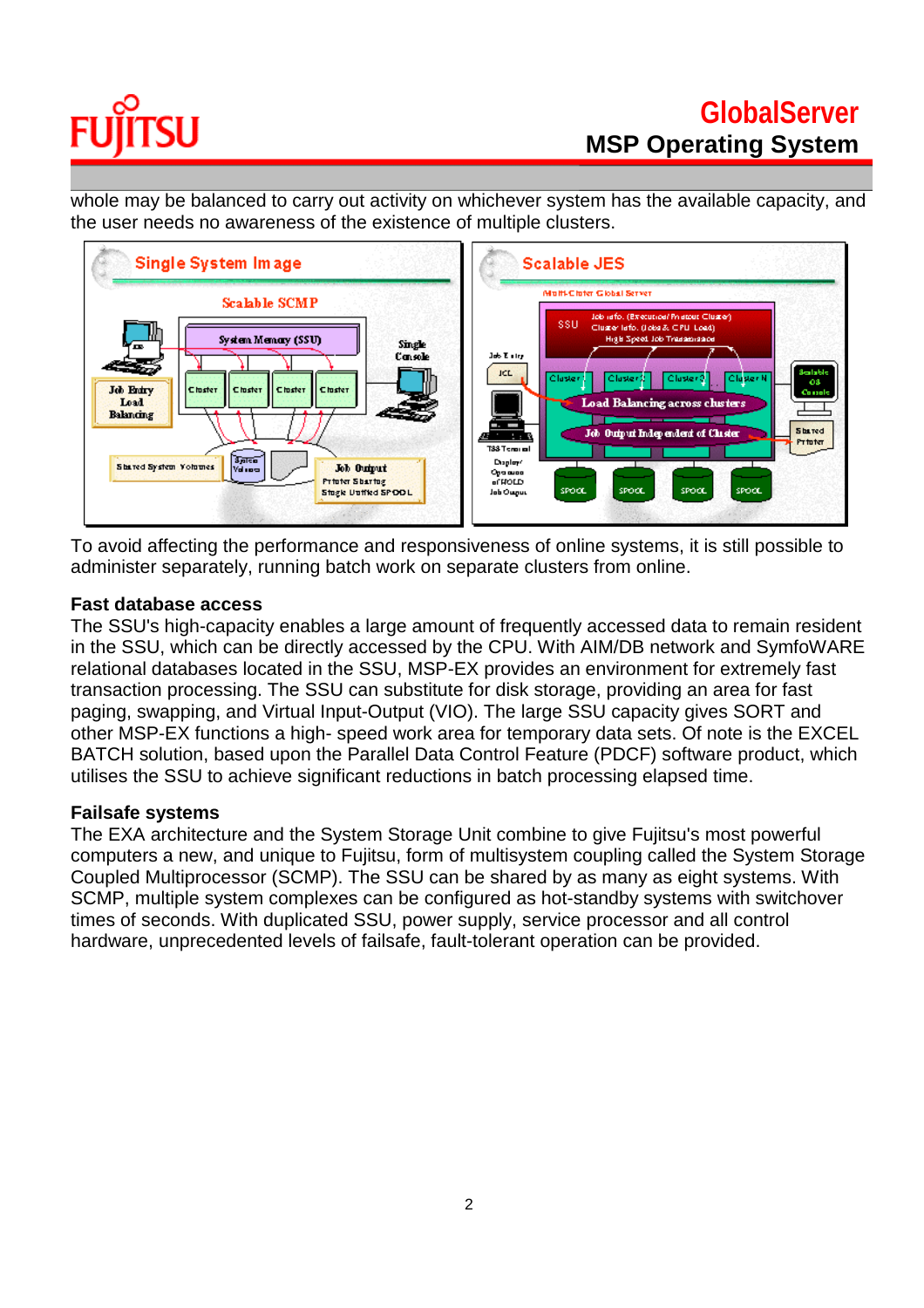



## **Advanced Virtual Machine/Extended**

The Advanced Virtual Machine/Extended (AVM/EX) program product for Fujitsu's GlobalServer systems mainframes, combines with the Extended Virtual Machine (EVM) hardware facility to provide efficient support for the simultaneous use of as many as 14 guest operating systems, each with a minimum of impact on performance.

## **COMPATABILITY with existing investments and future developments**

### **The architecture for the 1990s**

Fujitsu's MSP-EX now offers advanced levels of support for international and industry standards. Applications developed for IBM's MVS environment can be ported to MSP-EX. Direct connection to other operating systems is possible. Current investments in programs and data have been protected, and the ability to use today's and tomorrow's most sophisticated applications has been improved. Cross-vendor compatibility Source code compatibility of high level languages, such as FORTRAN and COBOL, permits applications to be ported from IBM to Fujitsu environments. Support for SQL standards provides compatibility with other vendors' relational databases, including IBM's DB2.

### **Multiple system support**

An AVM/EX-equipped system offers users superb adaptability and versatility with advanced migration and conversion capabilities. Applications developed for IBM MVS can be migrated to MSP-EX via AVM/ EX facilities.

*'UXP/M is Fujitsu's implementalion of UNIX 'UNIX is a registered trademark of UNIX System Laboratories Inc. 'IBM is a registered Trademark and MVS is a trademark of International Business Machines Corporation.*

## **INFORMATION SYSTEMS PRODUCTS**

### **The AIM environment for productivity**

The Advanced Information Manager (AIM) provides a flexible online data processing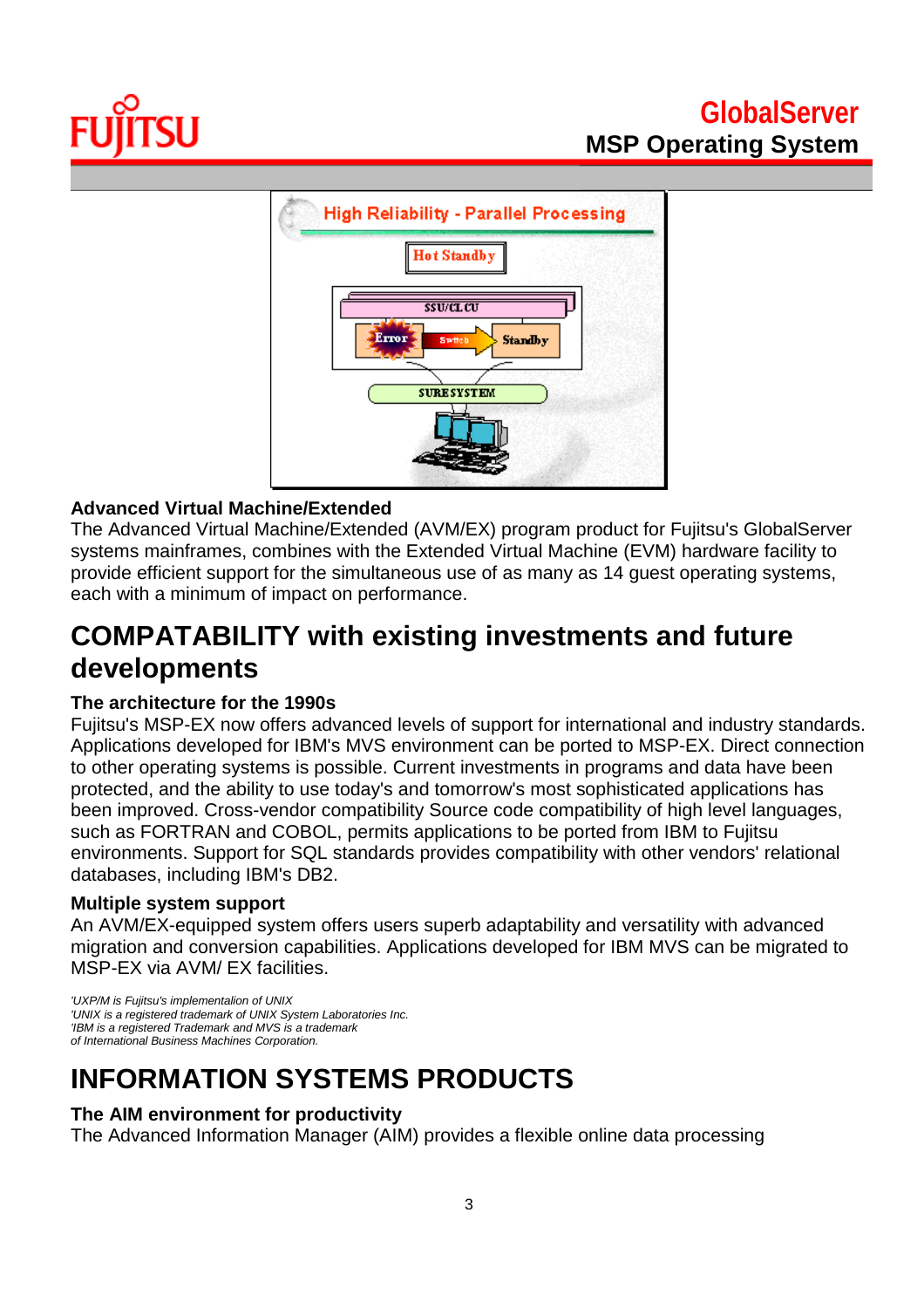## **TSU** FU

environment, capable of handling large-scale, high-performance information systems. Closely integrated with the MSP-EX operating system, AIM Version 20 utilizes the advances built into MSP-EX and expands the scope of this already versatile production environment.

#### **Distributed processing**

Expanded support for distributed processing and recognized standards is a major enhancement in AIM V20. The Open Systems Interconnection standard for Remote Database Access (OSI/RDA) allows user-transparent access to distributed data. AIM V20 supports a range of communications standards, including FNA and OSI, key components of distributed computing.

AIM facilitates distributed computing, both vertically and horizontally, by allowing the integration of workstations and mainframes from Fujitsu and other vendors. These AIM capabilities, the basis for cooperative processing, enable user applications to take advantage of the hardware/software strengths of each element in the distributed system.

#### **High-volume, network database**

Fujitsu's CODASYL network database, AIM/DB, provides for specialized applications that use extremely large databases, or that have high-traffic. AIM/DB offers high speed and high throughput to such applications.

#### **High-speed data access**

In the AIM V20 environment, large transactional tasks are accelerated through sophisticated hard- ware cooperation. Fujitsu's System Storage Unit (SSU) performs data access at semiconductor speeds. With SSU, transfer rates for frequently accessed data can be increased by a factor of 100 compared with DASD.

### **Reliability**

High-level integrity and fast recovery of databases and data files are features of AIM V20. Multisystem processing, with shared databases on shared DASD or in the SSU, ensures operational continuity. Nonstop processing is achievable with multiple system complexes in hotstandby configurations. Downtime associated with a processor failure is limited to seconds.

## **INTERACTIVE ENVIRONMENT for development**

### **Benefits to end users and programmers**

Fujitsu's Time Sharing System/Extensions TSS/E) builds upon the advantages of MSP-EX to provide more efficient access to, and use of, the resources needed for program development and system maintenance.

TSS/E maintains proven timesharing benefits including:

- Concurrent access to system resources for many terminal users
- Transparent user access from any terminal on the network
- A user-friendly interface and interactive format
- Improved responsiveness and productivity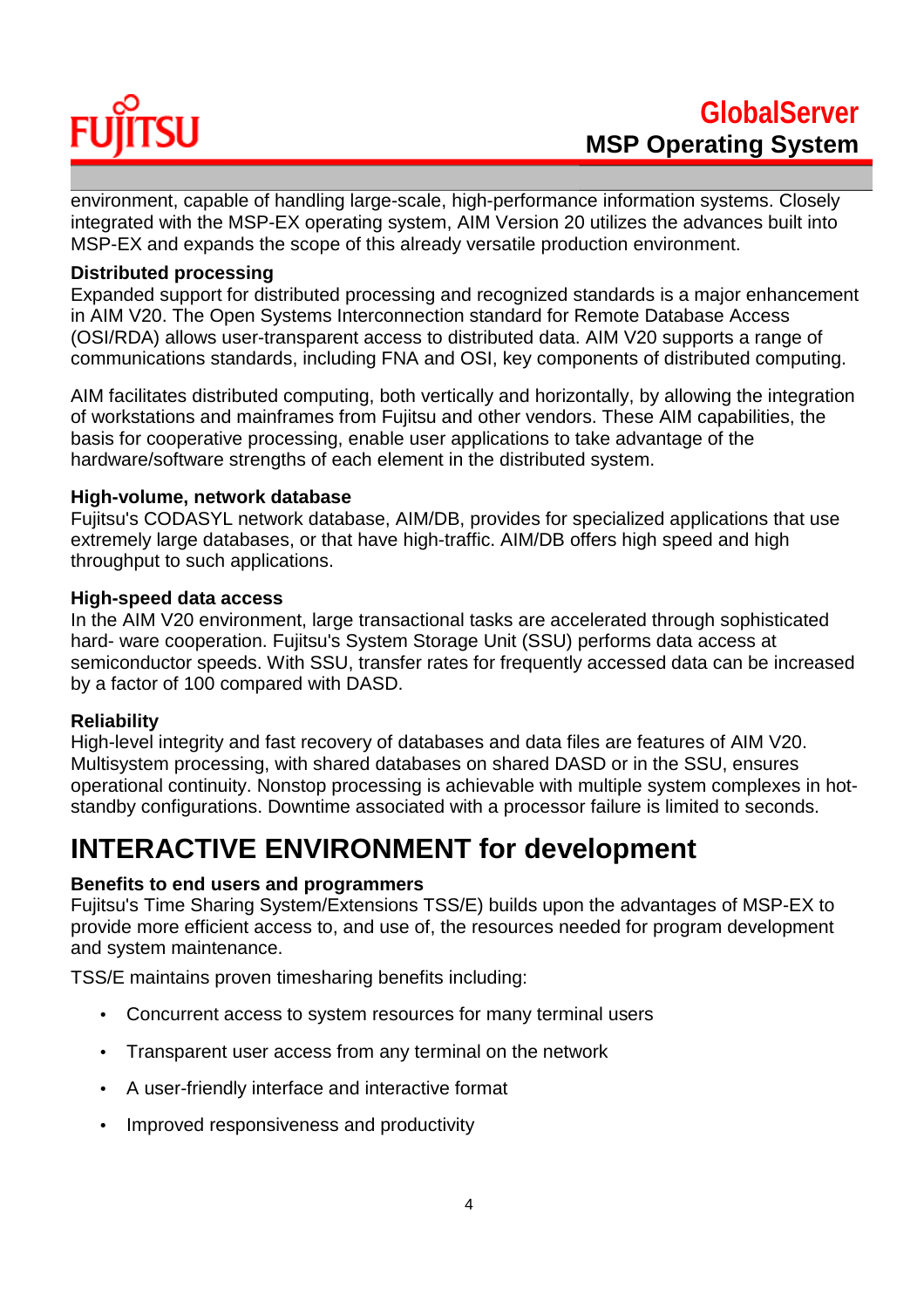# **TSU** FU

Enhancements through TSS/E and associated products give users improved operational capabilities and raised productivity levels. The user interface can be customized to meet the needs of end users and experienced developers.

Associated products that enhance the performance of TSS/E include: the Integrated Data Communication Manager (IDCM), which simplifies the development of applications for, and their use by, workstations in a distributed environment; and the several Application Program environment (AP) products, which support interactive operations and facilitate menu and screen management.

### **High levels of security provided**

Fujitsu's Resource Access Control Facility (RACF) protects operating systems, application programs, and databases. RACF meets the C2 level criteria in the "Trusted Computer System Evaluation Criteria" defined by the National Computer Security Center (NCSC), part of the US Department of Defense (DOD). The security features of RACF are in continuous development due to cooperative efforts between RACF users and Fujitsu designers. The standards of Class B1 will be met in the near future. RACF maintains control through the following procedures: A user-ID and a password identify and authenticate each user of the computer system; access to information and operations is allowed in accordance with the authorization levels specified for each user; RACF prevents users from obtaining other users' residual data (ie. data is physically overwritten when deleted by a user, rather than being left accessible on the disk drive as a 'residual' dataset); and it maintains detailed audit trails of security-relevant events.

## **GLOBAL NETWORKS and open communications**

*The EXA architecture and the MSP-EX operating system prooide Fujitsu 's powerful computers with network facilities capable of handling every high-volume, large-scale distributed processing. Conformance to OSI, CCITT, ANSI and SNA standards ensures high levels of connectivity. Expansive global networks, with trillions of connected computers and workstations, are possible. Facilities supported by the network enable efficient dissemination of information by voice, text and image throughout the organization and the world.*

### **Wide range of protocols supported**

Support for widely used protocols is provided with MSP-EX's enhanced Fujitsu Network Architecture, FNA5. TCP/IP, and Open Systems Interconnection (OSI) protocols open avenues to a wide range of industry-proven applications.

#### **Peer-to-peer communications**

FNA5 allows peer-to-peer communications in which data transfer is based upon international standards, which eliminate the need for translation software. FNA5 supports intelligent networks with functions that enable dynamic adaptation to changes in network topology.

#### **Expandable, high-speed networks**

The Extended and Open Networking Facility (EONF) is Fujitsu's array of software and hardware enhancements that enable FNA5 networking. EONF, based on OSI standards, supports both OSI and current FNA protocols on the same communication lines. With EONF's support for trillions of addresses through the Virtual Telecommunications Access Method-G (V/TAM-G) V30,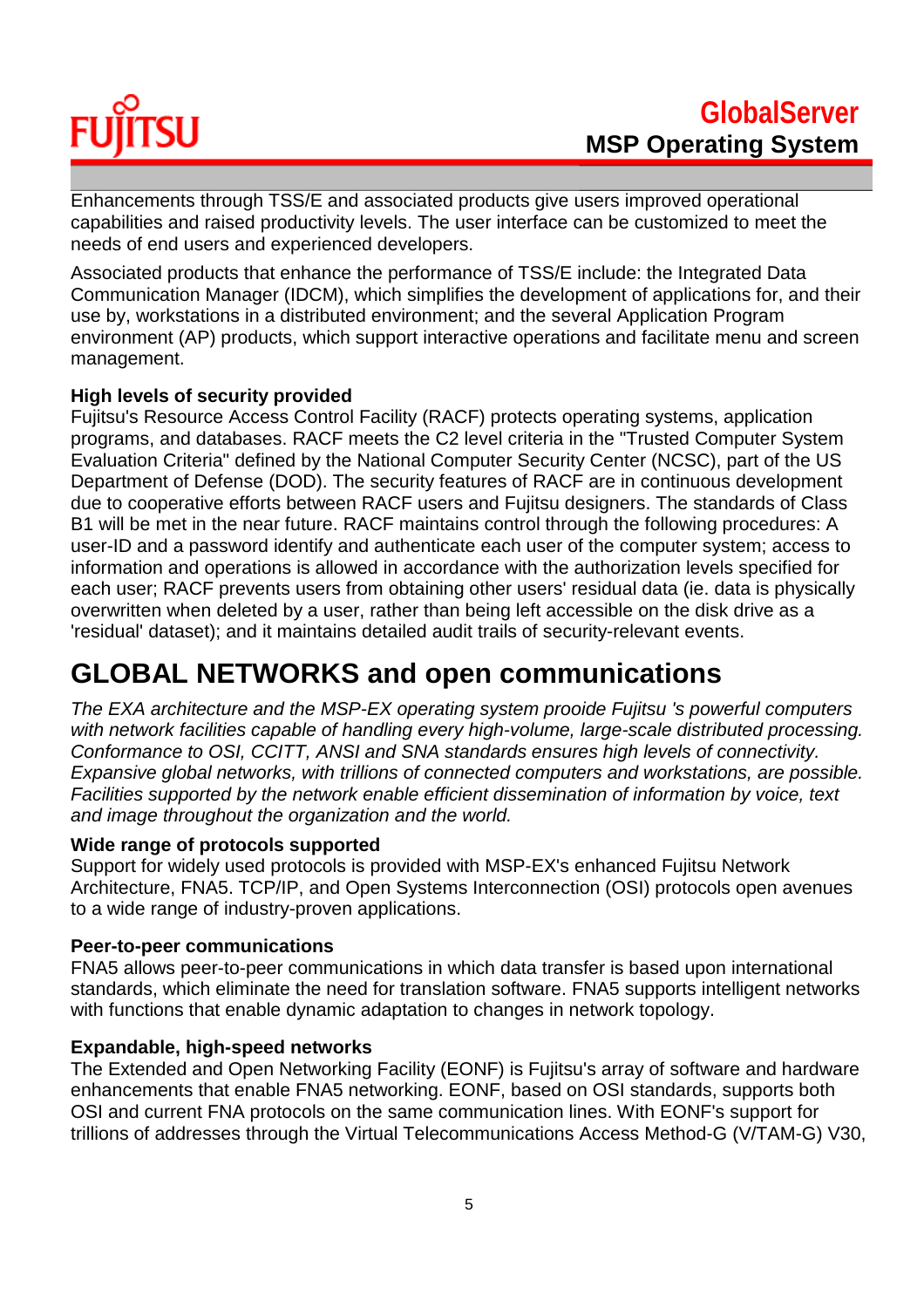# **SU**

networks of virtually unlimited size are possible. Support for Integrated Services Digital Network (ISDN), which permits simultaneous transmission of digital voice, computer, and video signals over public telephone lines, is provided by EONF VTAM-G V30 also enables use of high-speed Fiber Distributed Data Interface (FDDI) LANs, which can communicate at 100 megabits per second. FDDI is an emerging ANSI/ISO standard for the use of fiber optics in networks.

### **Integrated communication interface**

Fujitsu's Integrated Data Communication Manager (IDCM) integrates the communication interfaces of the AIM, TSS and Distributed System Manager (DSM) environments and allows users to develop applications that are independent of network architecture. IDCM interacts with VTAM-G V30 to create a unified communication interface for users of workstations.

## **COMPONENTS optimized for performance**

*The major new components of Fujitsu 's EXA architecture and of the MSP-EX operating system cooperate to deliver significant benefits to Fujitsu S top-performing mainframes. EXA has been designed around the concept of using a mainframe as a GlobalServer Fujitsu 's GlobalServer incorporates the functions of a high-speed process server a data server; a network server; and of systems management.*

### **High-throughput process server**

The elements of EXA that combine to allow quick access and high throughput of system data include:

• The System Storage Unit (SSU), a new level of semiconductor storage, which facilitates high-speed, highvolume transaction processing. The SSU has an extremely fast data-transfer rate of up to 500 megabytes per second, and a capacity of up to 8 gigabytes. It is directly accessible from the CPU and enables data sharing and communication among systems. As many as four systems can be connected. The 47-bit addressing capability of the SSU allows a maxi- mum logical space of 128 terabytes.



• A multi-cluster configuration allows a number of MSP-EX systems to share System Storage. These systems can share files, including database and log files, in the very-fast access System Storage area. Such a multicluster system also allows the use of SSU features to configure a hot-standby system, which is capable of switching processing from a failed system to a working system in a matter of seconds.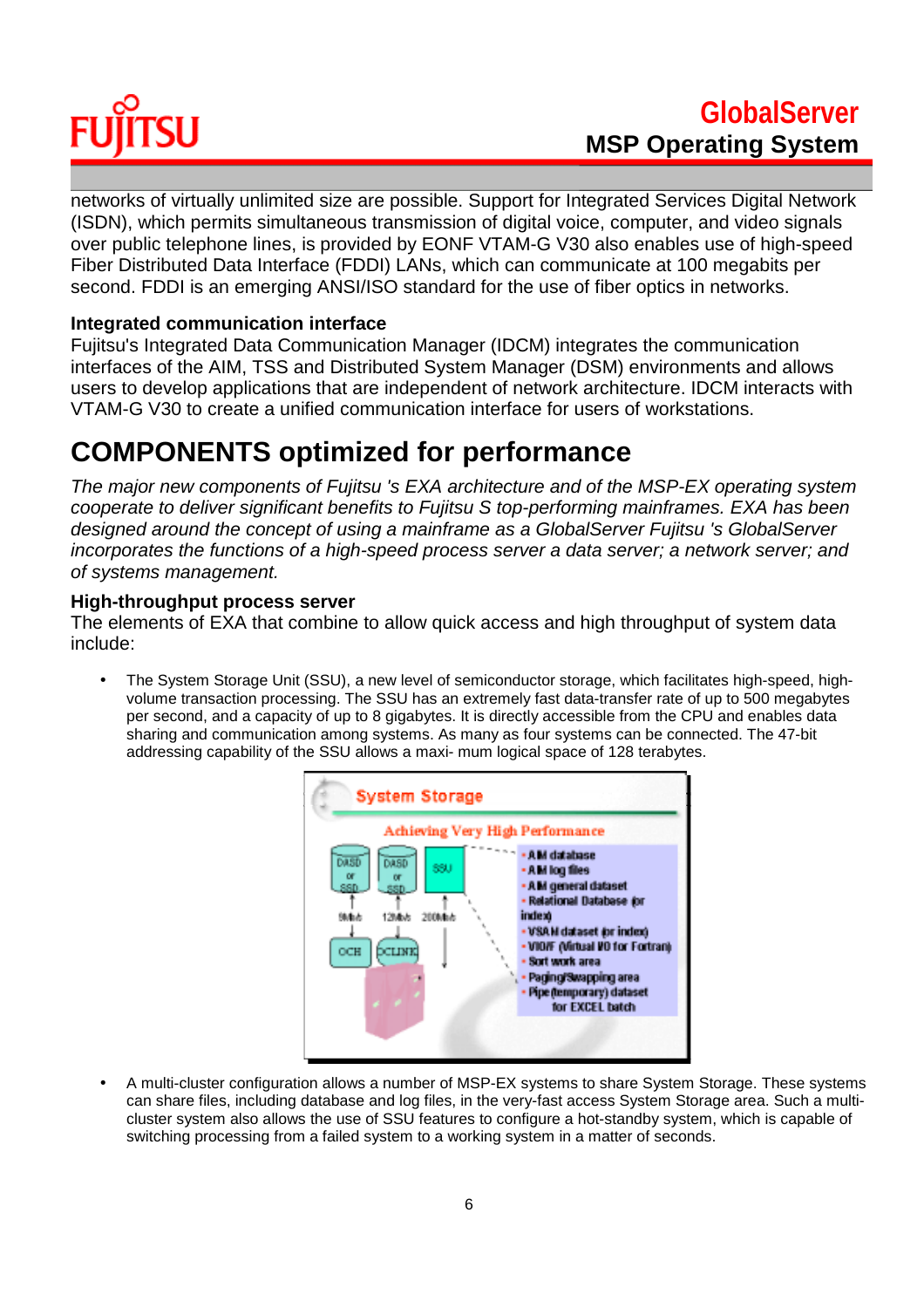## **GlobalServer MSP Operating System**



- The Extended Virtual Machine Facility (EVM), an EXA firm- ware feature, which incorporates the control instructions for many of the functions vital to efficient virtual computing. These instructions, formerly simulated by software, control I/O operations as well as communications between multi- processor CPUs. EVM, available for Fujitsu's M-760, M-780 and M-1800 mainframes, provides for significant reduction in system overheads.
- The Advanced Virtual Machine/Extended (AVM/EX) facility, the software product that combines with EVM to give Fujitsu's high-end machines the ability to run up to 14 operating systems simultaneously and with high performance. Both Fujitsu and IBM operating systems can run under AVM/EX, with a minimum of impact on performance. AVM/EX supports shared CPUs, up to 256 shared channels, and flexible use of the SSU.
- The Extended Channel Facility (ECF), which enables I/O requests to be completed via any free path connected to that channel. This dynamic path reconnection considerably increases channel load capacity. ECF is a firmware facility which resides in the channel subsystem and thereby reduces CPU overhead. ECF extends the number of available channels to 256, and the number of connectable I/O devices to over 4000.
- The use of faster optical channels has improved I/O transfer rates and throughput. OCLINK (Optical Channel LINK) channels, together with the new CKD/EX channel protocol, further improve data throughput and reliability. They provide higher speed channel transfer (12-19MB/sec); fewer channels required with much higher channel throughput and loading (50-70% busy possible); continuous operation in the event of failure; active maintenance while links in use; and remote peripherals - up to 9Km distance from the central site.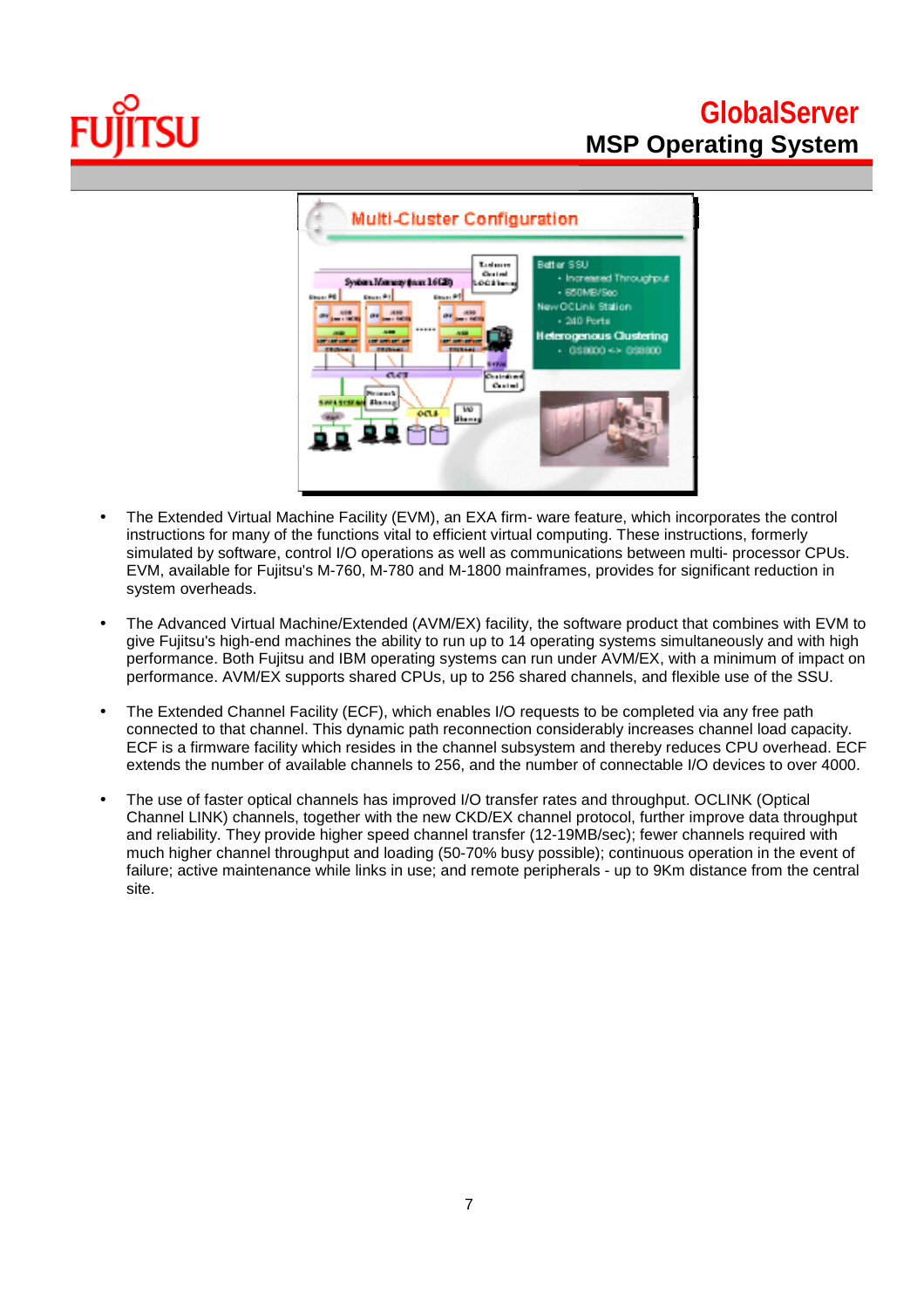## **GlobalServer MSP Operating System**



#### **Enhanced data server**

MSP-EX's data server capabilities are derived from integrated components that enable highspeed network and relational database processing, and improved distributed computing. The major data server products include:

- The Relational Database II (RDB II), Fujitsu's second generation relational database, which conforms to SQL and RDA international standards. RDB II takes advantage of EXA enhancements to provide significant improvements in response time and throughput. RDB II is the base for both decision-support and transaction processing systems in the 1990s.
- The Advanced Information Manager V20 (AIM V20), a pro- gram product that supports very large-scale and high-traffic information processing tasks in the transaction-processing environment. AIM supports distributed processing, both horizontally between mainframes and vertically between the mainframe and workstations. Standard communication protocols enable AIM to operate in multi-vendor environments. AIM conforms to OSI international standards, which allow operations in a variety of environments.
- The AIM/DB network database, which offers high- performance in ultra large-scale transaction processing environments. When resident in the SSU, the database has extremely fast accessibility. EXA's advanced hot- standby facilities ensure high availability for AIM/DB.
- The Advanced Information Manager Bridge (AIM/BRIDGE), which allows major ISV's software developed under IBM's CICS environment to run in Fujitsu's AIM environment.
- The Integrated Data Communication Manager (IDCM), which integrates the communication interfaces of the AIM, Time Sharing System (TSS), and Distributed System Manager (DSM) environments.
- The Strategic Interactive Information System (STRACT), an application designed to unify database access by providing one set of commands for access to various databases including RDB II, AIM/DB, VSAM, and SAM. STRACT also offers services for database processing including graph and report creation, and timeseries forecasting.
- MANASYS, the latest enhancement to Fujitsu's fourth generation language, used with the AIM online relational and network databases, as well as with AIM's transaction processing subsystem. MANASYS implements a programmer workbench facility that provides options for two new products: MANAGEN, an automatic application generator, and MANAREF a cross reference and impact analysis tool.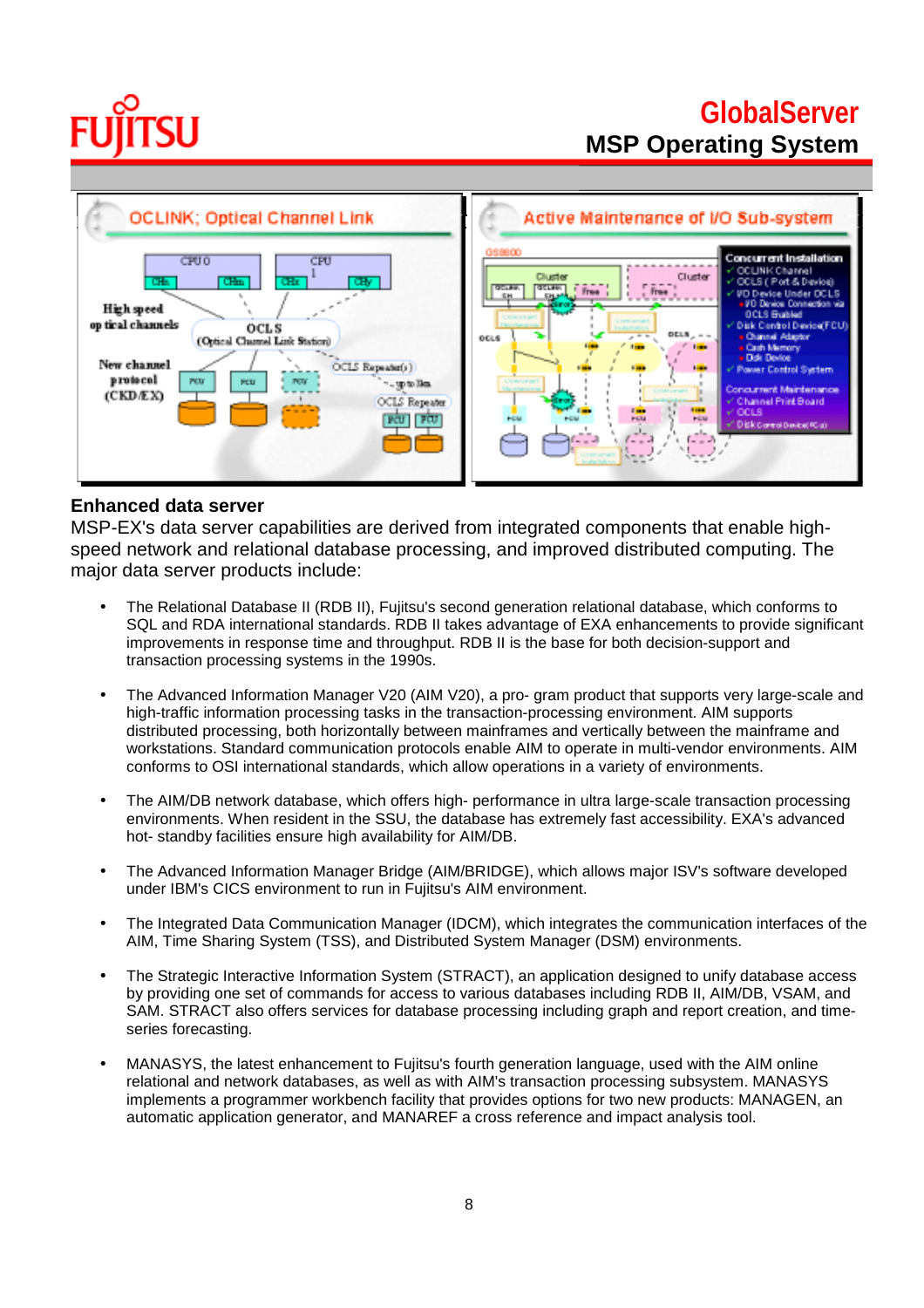

• The Application Development And Management facilities/ Information Resource Dictionary (ADAM/IRD), a program product for managing resources in the application development environment. ADAM/IRD coordinates use of information related to data items, records, screens, reports, and programs, stored in the ADAM/IRD dictionary. The developer can easily catalogue, update, delete, and retrieve such information from the dictionary.

#### **High-capacity network server**

Fujitsu's Networking Architecture, FNA5, offers major enhancements to MSP-EX networks. MSP-EX network facilities greatly increase MSP connectivity and expand support for remote systems. Among the most significant of the new network products are:

- The TCP/IP Support Program (TISP), which supports the TCP/IP protocol under MSP This support allows interconnection of MSP and UNIX environments. With TISP, the MSP host is able to act as a server for file storage, mail systems, file transfer, and applications for connected UNIX-based systems.
- The FNA Loose Coupling Facility (FLCF), which enables connection to IBM's SNA networks. FLCF forms a gateway on the stable, physical unit type 2 interface, and is thus independent of the version and level of IBM software.
- The Virtual Telecommunications Access Method-G V30 (VTAM-G V30), which adopts the OSI standard network address method and greatly expands the number of connectable computers and workstations. VTAM-G V30, in cooperation with FLCF and TISP, links directly to IBM's SNA, and to UNIX systems.

#### **Advanced system management**

MSP-EX provides for the integration of security and of system management facilities. This sophisticated integration increases both the security and the efficiency levels available to the computer system. The system management products include:

- The Resource Access Control Facility (RACF), which provides improved security for systems programs, application programs, and databases. RACF currently meets the standards of Class C2 and it is intended to meet the standards of Class B1.
- The Archives Service Program (ARCS), which includes functions that backup, restore, copy, and migrate data on DASD volumes.
- The Automatic Data Migration Facility (ADF), which manages use of secondary storage, such as DASD and cartridge tape libraries.
- The Library Support Program (LIBSP), which enables automatic control of the operations of optical disk storage libraries and of cartridge tape libraries.
- The Advanced Printing Subsystem (APS), which offers a single system interface for message and forms processing within batch, time-sharing, and AIM environments.
- The Disk Space Control Facility (DSCF), which works with RACF to control the disk space available to individual users or groups. DSCF also restricts access to specified disks.
- Various other MSP-EX facilities, which provide for integrated network monitoring and management, and for dynamic updates of host, network, and workstation environments.